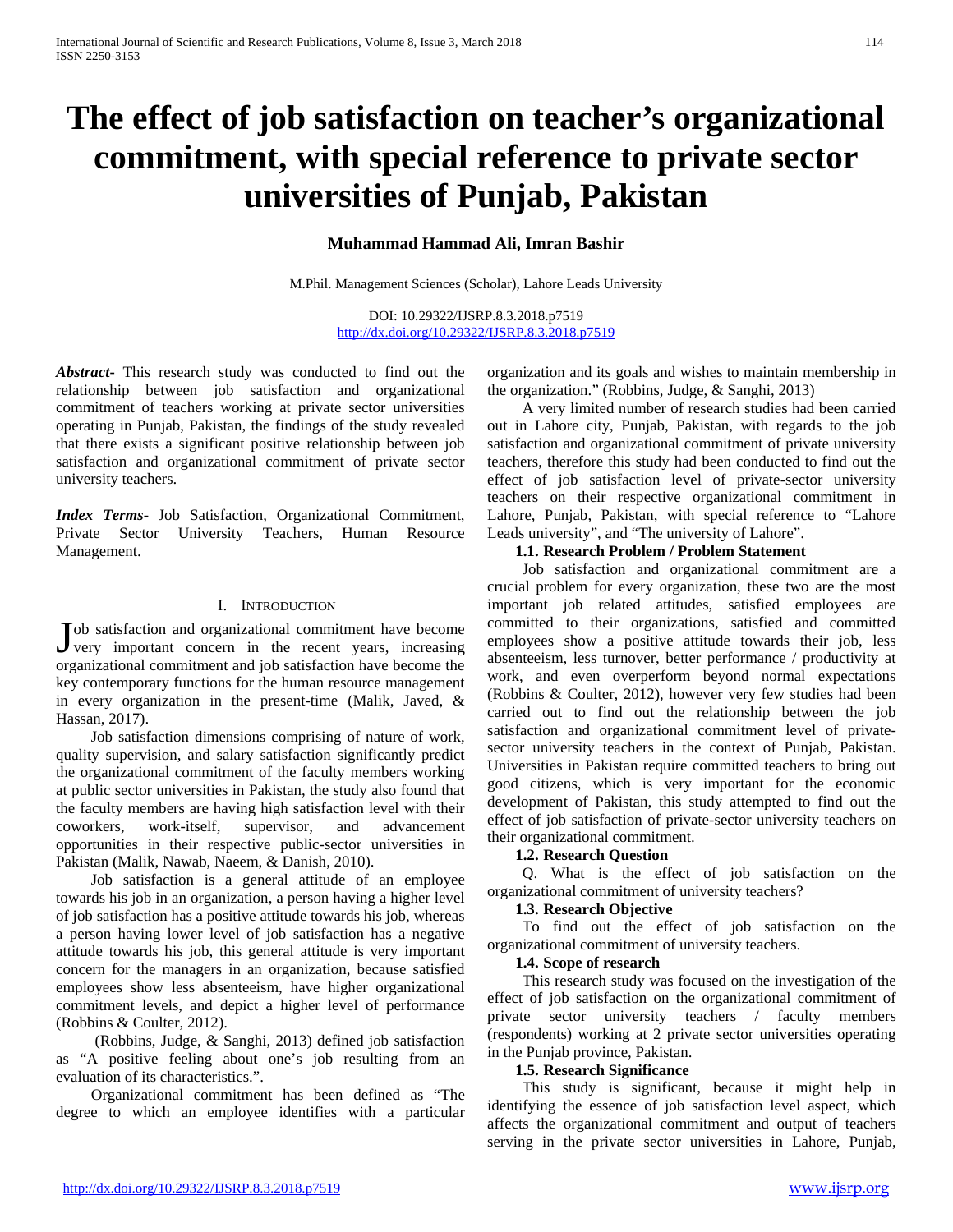Pakistan. This research will also be helpful in improving the commitment level of teachers by utilizing job satisfaction techniques for improving and uplifting the education system in Pakistan, which is very much important for the economic development of Pakistan.

## II. LITERATURE REVIEW

## **1.1. Job Satisfaction**

 A research study was carried on finding out the factors affecting the job satisfaction of employees working in the telecommunication sector of Pakistan, the findings of the study revealed that the major factors which influence the job satisfaction include: salary, employee relations, efficiency, and fringe supervision. The study also found that the employees working at the telecommunication companies operating in Pakistan were found to be having a positive overall satisfaction level with their jobs (Saeed, et al., 2013).

 A cross sectional study was conducted in Pakistan, to find out the level of job satisfaction among the public health professionals, working at different public-sector health care institutes operating in Pakistan, the results of the study revealed that there exists a lower level of job satisfaction among the health care professionals, the major causes of dissatisfaction were related to their job description, time pressure, working environment, lack of training opportunities, inadequate financial rewards, improper supervision, and low salaries (Kumar, Ahmed, Shaikh, Hafeez, & Hafeez, 2013).

 A qualitative study was conducted to find out the factors which affect the teachers working at different universities of Sindh province, Pakistan, the findings of the study revealed that the autocratic style of management, mistrust, poor administration system, weak social interaction, job insecurity, and lack of appreciation would lead to psychological imbalance in the personal and professional lives of teachers, which ultimately causes job dissatisfaction (Sahito & Vaisanen, 2017).

 In a research study conducted by (Chamundeswari, 2013) to find out the effect of job satisfaction on the job performance of school teachers working at different schools, found that the schools featuring better and favorable infrastructure facilities, working hours, pay scale, class size, attitude of students, recognition, classes handled per day, awareness of the parents, social status of the parents, resulted in higher satisfaction level and higher performance level of teachers working at such schools.

 An empirical analysis was performed in Khyber Pakhtunkhwa, Pakistan to study the correlation between job satisfaction and technostress of university librarians working in KPK (Khyber Pakhtunkhwa), Pakistan, the findings of the analysis concluded that there exists a significant negative relationship between job satisfaction and technostress of university librarians (Khan, Rehman, & Rehman, 2013).

 A Chinese study revealed that there the caring climate depicts a directly significant impact on the job satisfaction of Chinese insurance company employees. (Fu & Deshpande, 2014).

 A study was conducted to find out the effect of work load and job satisfaction of government and private school teachers in Lahore, Punjab, Pakistan by (Chughati & Perveen, 2013), which

revealed that the teachers working at government schools are more satisfied with regards to their working hours, work load, and working conditions, than the teachers working at private sector schools.

 The findings of a research study revealed that the proactive personality has a positive relationship with the job satisfaction level of school teachers working at different primary and middle schools operating in Pakistan, these findings imply that the teachers having a highly proactive personality experience a higher level of job satisfaction, and vice versa, therefore the proactive personality can promote the job satisfaction level of teachers (Li, Wang, Gao, & You, 2017).

 A study was conducted by (Mangaleswarasharma, 2017) on the motivation and job satisfaction of teachers working at different institutes of Sri Lanka, the findings of the study revealed that most of the teachers have motivation towards their teaching profession, and most of the teachers were satisfied with their jobs, however some of them wanted to switch to other jobs.

# **1.2. Organizational Commitment**

 An Indonesian study was conducted to find out the impact of corporate culture on the organizational commitment of employees, the results of the study revealed that the organizational commitment of employees can by improved through corporate culture, which comprises of communication, teamwork, reward-recognition, training and development (Ramdhani, Ramdhani, & Ainisyifa, 2017).

 A study was conducted in China by (YU, 2018), the results of the study revealed that there exists a significantly positive relationship between organizational commitment and transformational leadership of university faculty members i.e. the transformational leadership directly affects the organizational commitment level of teachers working at different universities in China.

 Committed teachers not only act as role model for their students, but also for their colleagues as well i.e. their commitment has a direct impact on their students and also on their colleagues. (Yildiz & Celik, 2017).

 It was revealed in a study that the caring climate shows a significant indirect impact on the organizational commitment, the study also found that the organizational commitment has a significant direct impact on the job performance of employees working at Chinese insurance companies (Fu & Deshpande, 2014).

 A study was conducted by (Hijazi, Kasim, & Daud, 2016) to find out the relationship between styles of leadership and job satisfaction of private-sector university employees working in U.A.E., the research findings revealed that there exists a significant positive relationship between the transformational leadership style and the job satisfaction of employees, however it was also found that the transactional leadership style has a significant negative relationship with the job satisfaction of employees working at different universities of United Arab Emirates.

 Demographics (gender, marital status, age, designation, and qualification) have a significant impact on the organizational commitment of teachers working at higher education institutions operating in Khyber Pakhtunkhwa province, Pakistan (Khan, Khan, Khan, Nawaz, & Yar, 2013).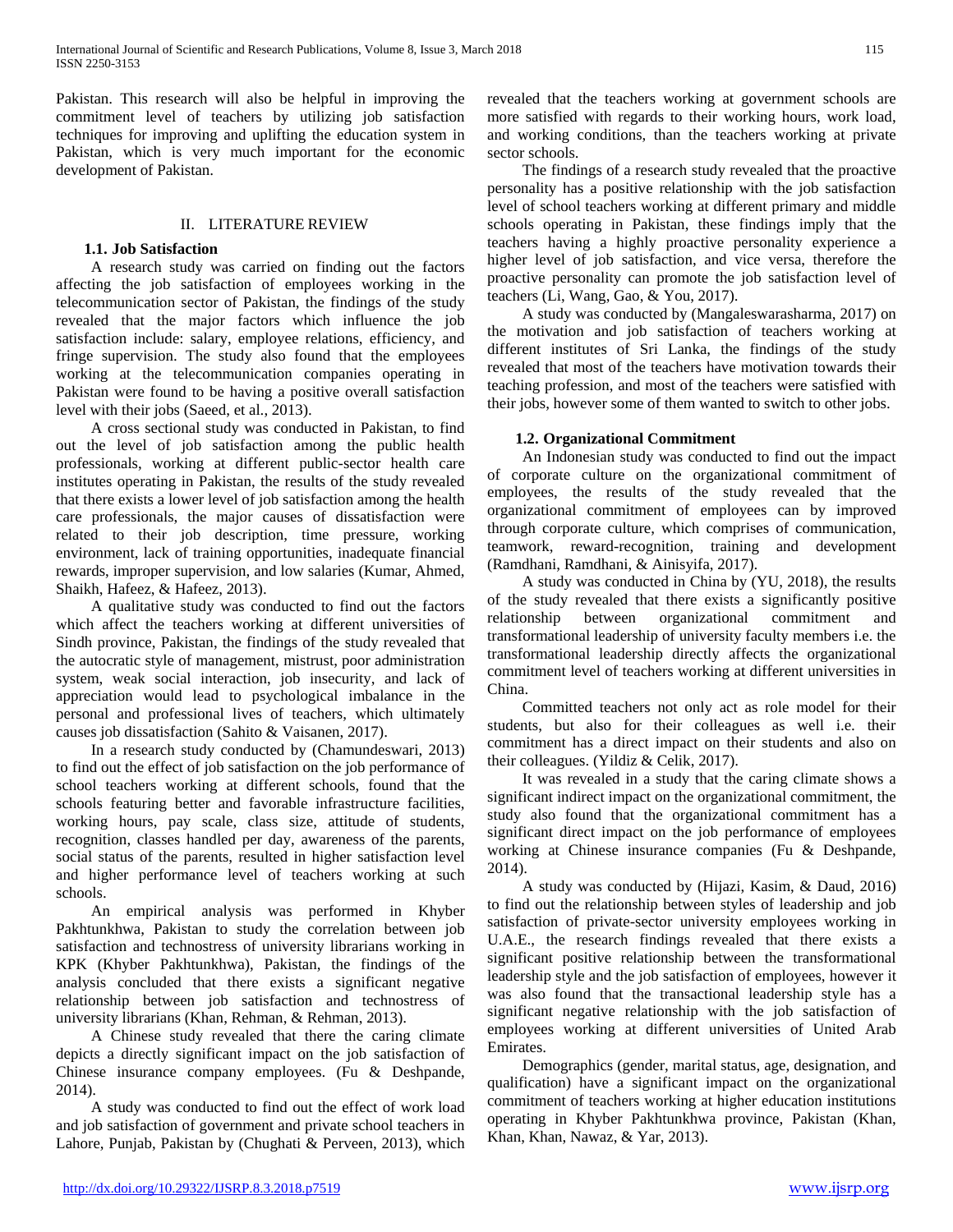## **1.3. Job Satisfaction and Organizational Commitment**

 A research study was carried out by (Agyemang & Ofei, 2013) to study the effect of employee engagement on organizational commitment, the findings of the study revealed that there exists a significant positive relationship between the employee engagement and their organizational commitment, the study also revealed that the private-sector employees depict a higher level of employee engagement and also a higher level of organizational commitment as compared to the public-sector organizations operating in Ghana.

 (Mohammed & Eleswed, 2013) conducted a research study to find the relationship between job satisfaction and organizational commitment of the employees working at a private-sector financial institution based in Bahrain, the research findings of the study revealed that there exists a significant positive relationship between the job satisfaction and organizational commitment of employees.

 A research study was conducted by (Ismail & Razak, 2016) to find out the relationship between job satisfaction and organizational commitment of employees working at fire and rescue department of Malaysia, the research findings concluded that job satisfaction has a significant positive relationship with the organizational commitment of employees.

 Transformational leadership components i.e. (IM) inspirational motivation, (II) idealized influence, (IC) individualized consideration, and (IS) intellectual stimulation, have a significant positive influence on the job satisfaction and organizational commitment level of employees working at different branches of Islamic banks operating in Pakistan (Malik, Javed, & Hassan, 2017).

 (Fu & Deshpande, 2014) carried out a research study on Chinese insurance employees, the finding of his study revealed that the job satisfaction has a direct, significantly positive relationship with organizational commitment of employees working in Chinese insurance company.

 A study was carried out in by (Rusu, 2013) to find out the relationship between job satisfaction and organizational commitment, the findings of the study revealed that there exists a significant positive relationship between job satisfaction and organizational commitment of teachers, both the variables were found to be having a strong correlation between them i.e. higher the job satisfaction, higher will be the organizational commitment.

 A meta-analysis was carried out on the Turkish school teachers and administrators, the findings revealed that the transformational leadership style of school principal affects the organizational commitment and job satisfaction level of school teachers in a positive manner, the study also revealed that as the school administrators change their leadership style from transactional to transformational leadership style, the organizational commitment and job satisfaction level of their teachers' rose (Aydin, Sarier, & Uysal, 2013).

 (Arif & Farooqi, 2014) found that the work life balance has a significant positive impact on the job satisfaction and organizational commitment of university teachers in Pakistan, the university teachers which were having balance in their life and work were found to be more satisfied with their job, as well as committed to their institute.

Job satisfaction and the organizational commitment of employees are the interdependent and interrelated attitudes, these two attitudes are the key matters of concern for every organization, whether operating in the underdeveloped, or developed countries of the world (Rehman, et al., 2013).

## III. METHODOLOGY

# 3.1.Conceptual/Theoretical Framework

# Independent Variable

# **Dependent Variable**



Figure 1: Adopted from (Ismail & Razak, 2016).

 The figure: 1 clearly shows the causal model adopted from (Ismail & Razak, 2016) depicting the effect of job satisfaction of private sector university teachers on their organizational commitment.

## **1.1. Hypothesis**

 $H<sub>1</sub>$ : There exists a significant positive relationship between the job satisfaction of private university teachers, and their organizational commitment.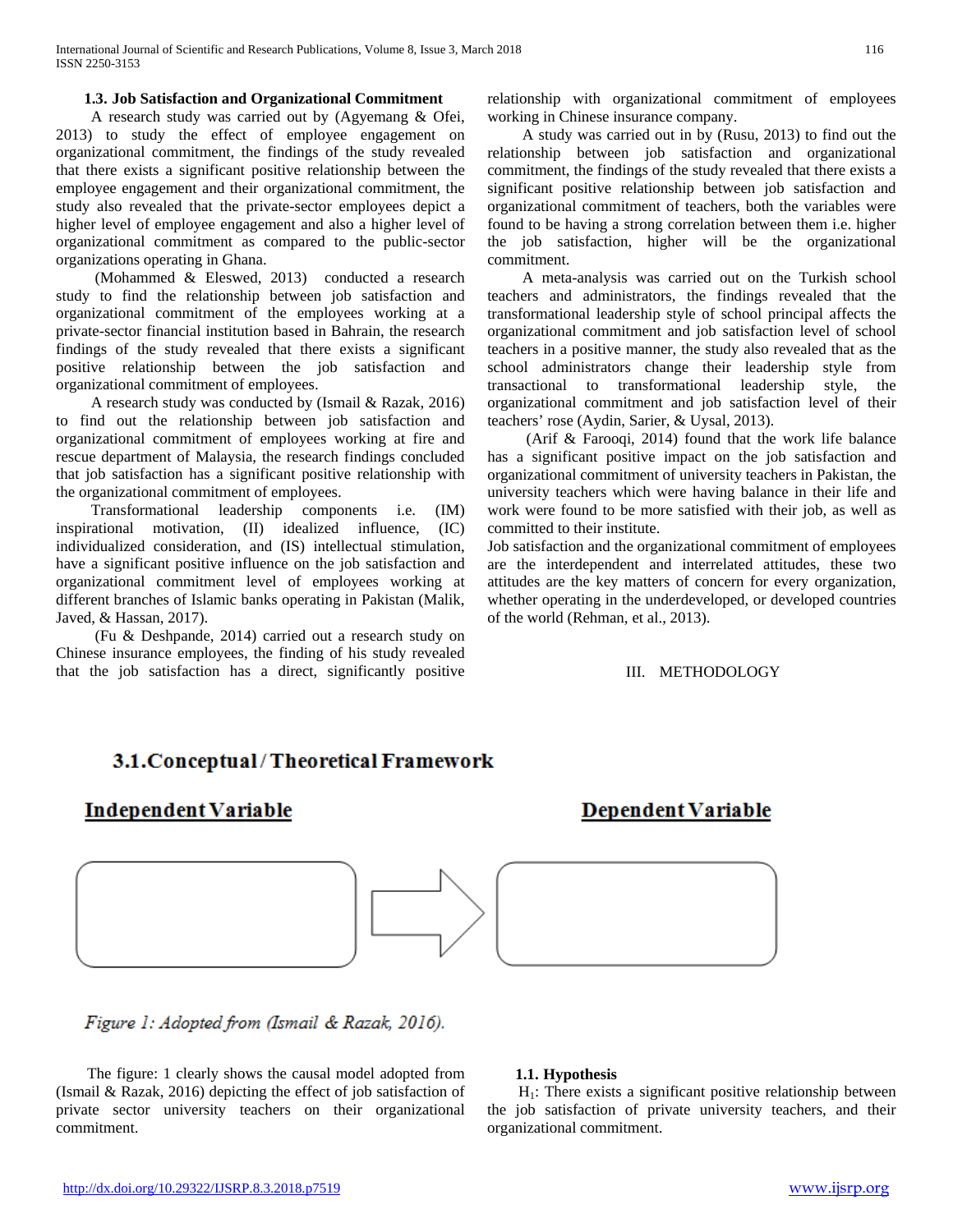$H_0$ : There is no relationship between the job satisfaction of private university teachers, and their organizational commitment.

# **1.2. Data:**

 The study is quantitative i.e. causal in nature therefore, a questionnaire survey comprising of close ended questions, for the collection of primary data, was conducted from the teachers (respondents) working at different departments of "Lahore Leads University", and "The University of Lahore", in order to obtain their views regarding their job satisfaction and organizational commitment.

# **1.3. Data Analysis:**

 The primary data collected from the respondents was analyzed through SPSS version 20, linear regression analysis was carried out to assess the relationship between the variables i.e. between job satisfaction and organizational commitment of teachers.

# **1.4. Population:**

 The total number of faculty members working at different departments of "Lahore Leads University" and "The University of Lahore", constitute the elements of the population for this study.

# **1.5. Research Design:**

 Cross-sectional research design has been followed as the data relates to a single point of time in the research study.

# **1.6. Sampling Design:**

 Convenience sampling technique has been adopted by the researcher for the sampling design in order to represent the teachers equally from all the departments of the universities.

## **1.7. Sample Size:**

 150 teachers working at the different departments of "Lahore Leads University" and "The University of Lahore" were selected as respondents for this study, the level of significance was set at 5% and the confidence interval at 95% ("Sample Size Calculator by Raosoft, Inc.", 2018).

## **1.8. Instrumentation:**

 The quantitative survey instrument of job satisfaction and organizational commitment has been adopted from (Currivan, 1999). The job satisfaction instrument contained 4 items. A 5 point Likert scale was used having the following responses for positively scored questions (Strongly Disagree-1 to Strongly Agree-5) for recording the responses. i.e. Strongly Disagree-1, Disagree-2, Neutral-3, Agree-4, Strongly Agree-5, however reverse scoring was used to record the responses from the reverse questions (Strongly Disagree-5 to Strongly Agree-1) i.e. Strongly Disagree-5, Disagree-4, Netutral-3, Agree-2, Strongly Agree-1. Higher scores indicated a higher job satisfaction level. The organizational commitment of teachers also contained 4 questions, comprising of a 5 point Likert scale i.e. for positively worded questions (Strongly Disagree-1 to Strongly Agree-5), whereas for reverse questions (Strongly Disagree-5 to Strongly Agree-1) was used. Higher scores represented a higher level of organizational commitment at work and vice versa.

A total of 215 questionnaires were distributed to the teachers at 2 universities, 150 duly completed questionnaires were returned, the response rate was 69.77%.

# IV. RESULTS / FINDINGS

 The findings of the study as per the calculations performed in SPSS version 20 are summarized below:

# **1.9. Demographics / Background of the Respondents**

 The basic information about the gender, age-group, qualification, and the experience of the respondents (teachers) are given below in the form of pie-charts:

| <b>Gender</b> |    |
|---------------|----|
| Male          | 89 |
| Female        | 6i |

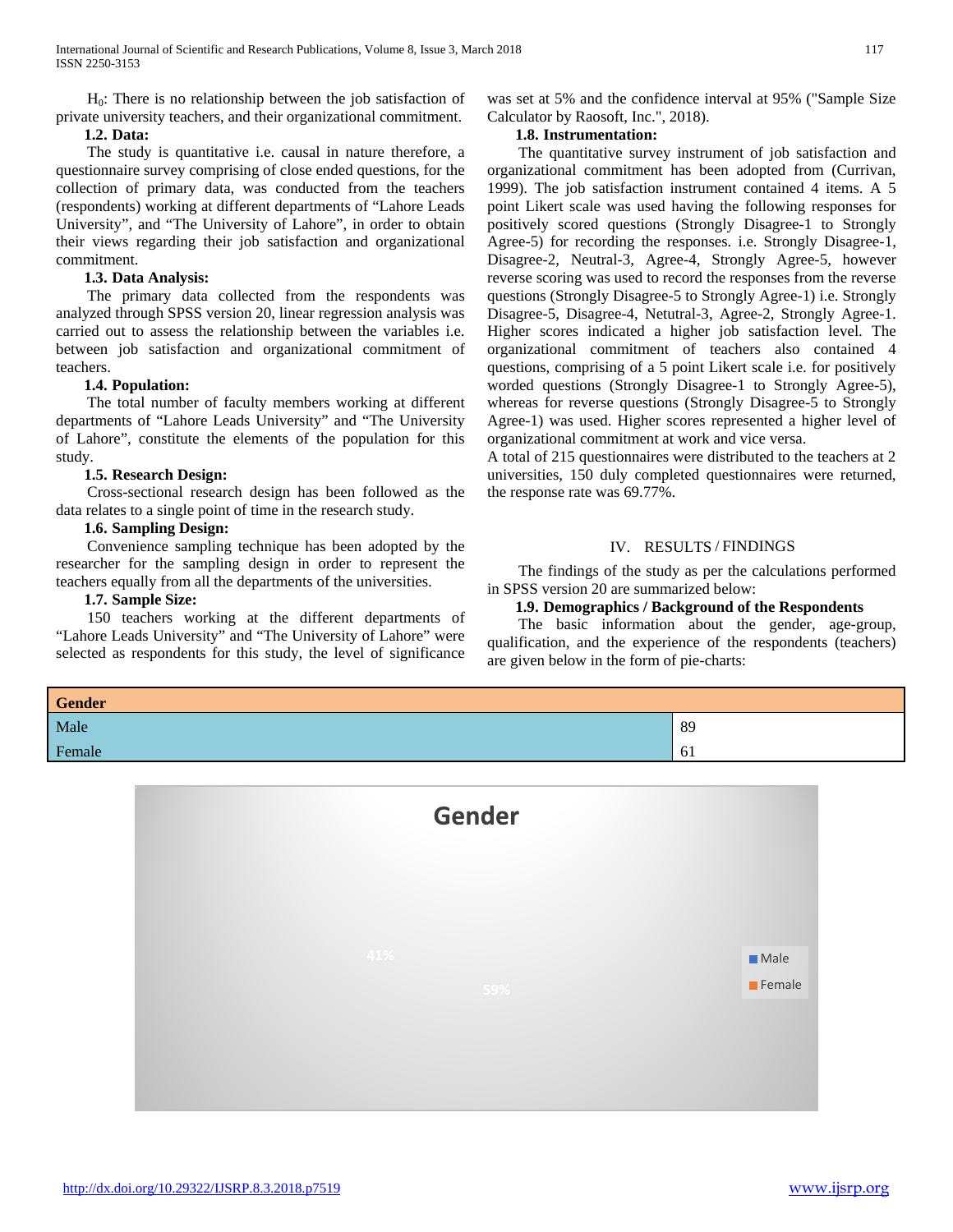| <b>Age Group</b> |    |
|------------------|----|
| Below 25         | 28 |
| $25 - 35$        | 34 |
| $36-45$          | 30 |
| $46 - 55$        | 38 |
| Above 55         | 20 |



| <b>Qualification</b> |             |
|----------------------|-------------|
| Masters              | $\mathbf o$ |
| MS / M.Phil.         | 129         |
| Ph.D.                | 15          |

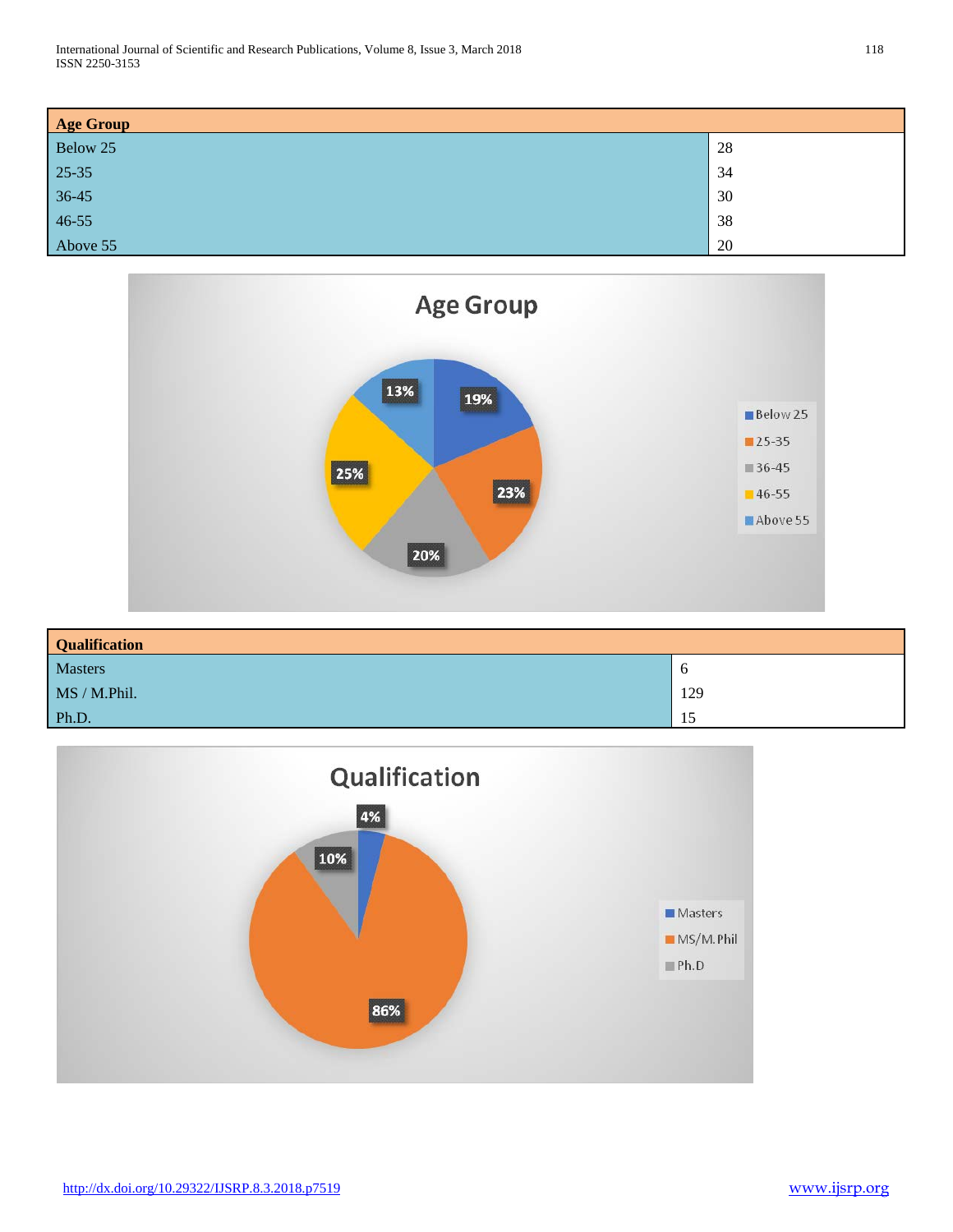| <b>Experience</b> |    |
|-------------------|----|
| Less than a year  | 18 |
| 1-2 years         | 14 |
| 2-3 years         | 20 |
| Above 3 years     | 98 |



# **1.10. Normal Distribution of the variables**

 The histograms of "Job Satisfaction" and "Organizational Commitment" are shown below, which depict that the sample values are normally distributed.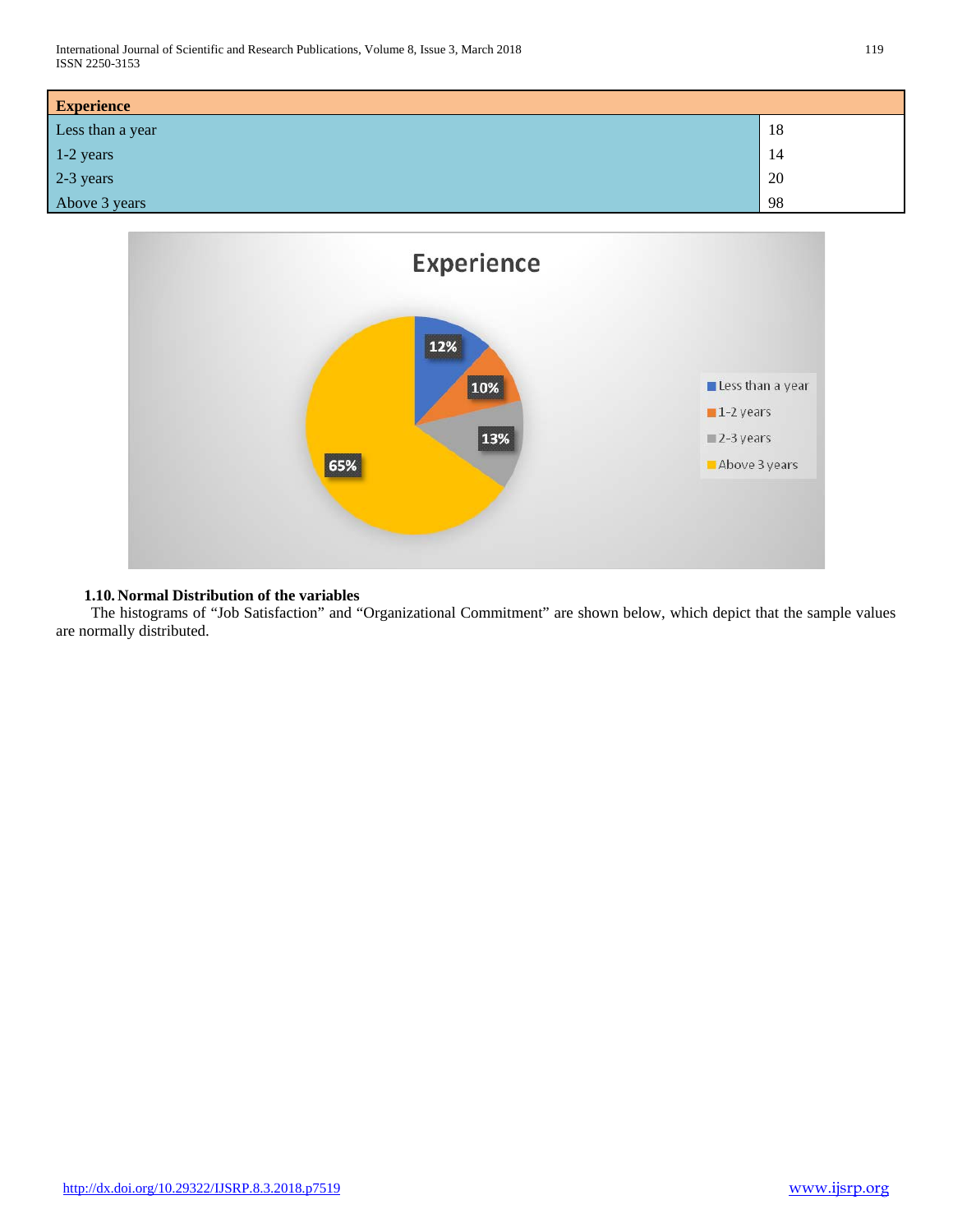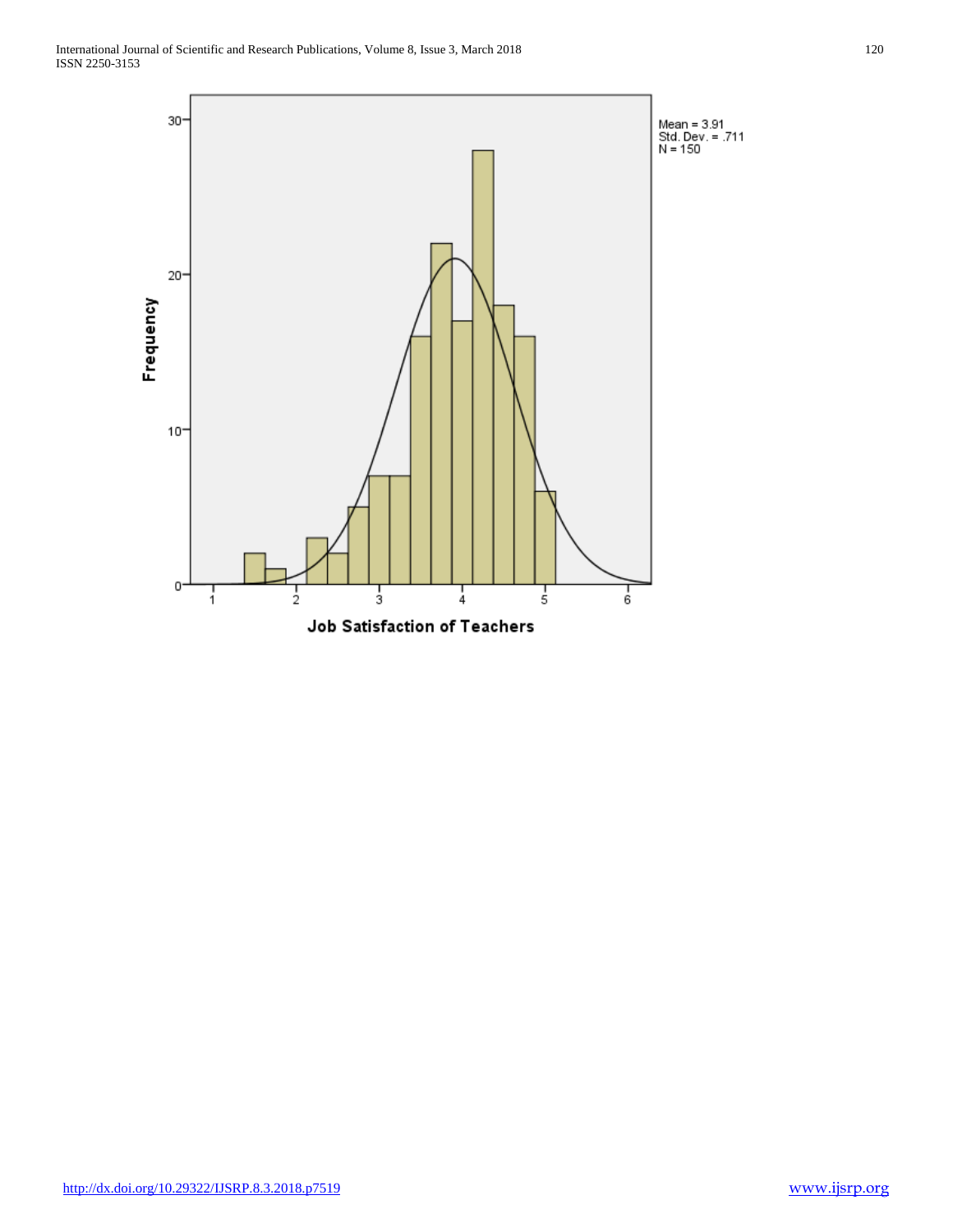

 Correlation and regression analysis was performed by using SPSS version 20 to find out the relationship between job satisfaction and organizational commitment of teachers.

## **1.11. Correlation Analysis Correlations**

|                                  |                            | <b>Job Satisfaction</b> | Organizational |
|----------------------------------|----------------------------|-------------------------|----------------|
|                                  |                            |                         | Commitment     |
|                                  | <b>Pearson Correlation</b> |                         | $.597***$      |
| <b>Job Satisfaction</b>          | Sig. (2-tailed)            |                         | .000           |
|                                  |                            | 150                     | 150            |
|                                  | <b>Pearson Correlation</b> | .597                    |                |
| <b>Organizational Commitment</b> | Sig. (2-tailed)            | .000                    |                |
|                                  |                            | 150                     | 150            |

\*\*. Correlation is significant at the 0.01 level (2-tailed).

According to the above correlation table for the sample size of 150 teachers, the Sig. (2-tailed) p-value =  $0.001 < 0.05$  i.e. the results are below the level of significance of 5% and the confidence interval of 95%, the Pearson correlation coefficient is +0.597, which shows that there exists a positive moderate level of correlation between job satisfaction and organizational commitment of university teachers.

# **1.12. Regression Analysis**

# **Model Summary**

| Model | Iŀ     | lR<br>Square  | - Adiusteg<br>Square<br>N | <b>Std</b><br>Estimate<br>the<br>error<br>O1 |
|-------|--------|---------------|---------------------------|----------------------------------------------|
| 1     | ' Γ∩Πί | $\sim$ $\sim$ | $\sim$ $\sim$ $\sim$      | $\sim$ $\sim$ $\sim$                         |
|       | ⋯      | I.330         | $\sim$                    | ••∠                                          |

a. Predictors: (Constant), Job Satisfaction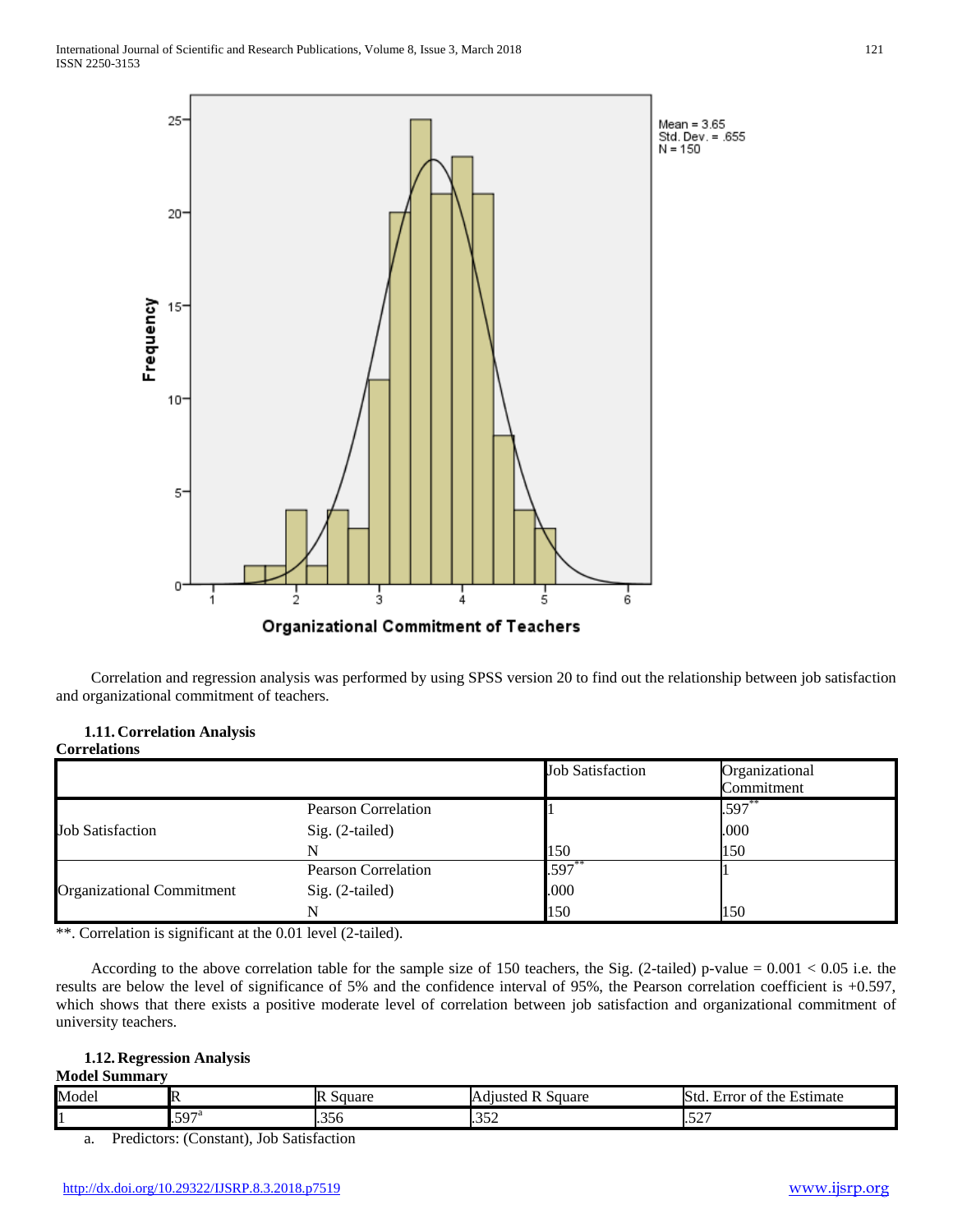|--|--|

| Model |            | Sum of Squares             | . . | Mean Square          |        | Sig.              |
|-------|------------|----------------------------|-----|----------------------|--------|-------------------|
|       | Regression | 770<br>$\sqrt{2}$<br>44. I |     | מדיר הר<br>44. L L 4 | 81.974 | .000 <sup>b</sup> |
|       | Residual   | 81.IJ                      | 148 | .278                 |        |                   |
|       | Total      | 63.887                     | 149 |                      |        |                   |

a. Dependent Variable: Organizational Commitment

b. Predictors: (Constant), Job Satisfaction

# **Coefficients<sup>a</sup>**

| Model                        |  | <b>Unstandardized Coefficients</b> |            | Standardized<br>Coefficients |       | Sig. |
|------------------------------|--|------------------------------------|------------|------------------------------|-------|------|
|                              |  |                                    | Std. Error | Beta                         |       |      |
| (Constant)                   |  | 1.500                              | .241       |                              | 6.218 | .000 |
| 1<br><b>Job Satisfaction</b> |  | .550                               | .061       | .597                         | 9.054 | .000 |

# a. Dependent Variable: Organizational Commitment

 The regression analysis results reveal the R-square (Coefficient of determination) value, which tells us that 35.6% of variation in organizational commitment is caused by job satisfaction of university teachers, the remaining percentage 64.4% of variation in organizational commitment of teachers is caused by other factors that were not considered / measured in this research study. The constant value is 1.5 and the beta value i.e. the regression line has a slope = 0.55.

 The scatter plot of the actual data is shown below, which clearly depicts the regression line showing a positive slope, which shows a direct positive relationship between job satisfaction of teachers and their organizational commitment.

# Scatter Plot with Regression Line showing a +ve Slope

![](_page_8_Figure_12.jpeg)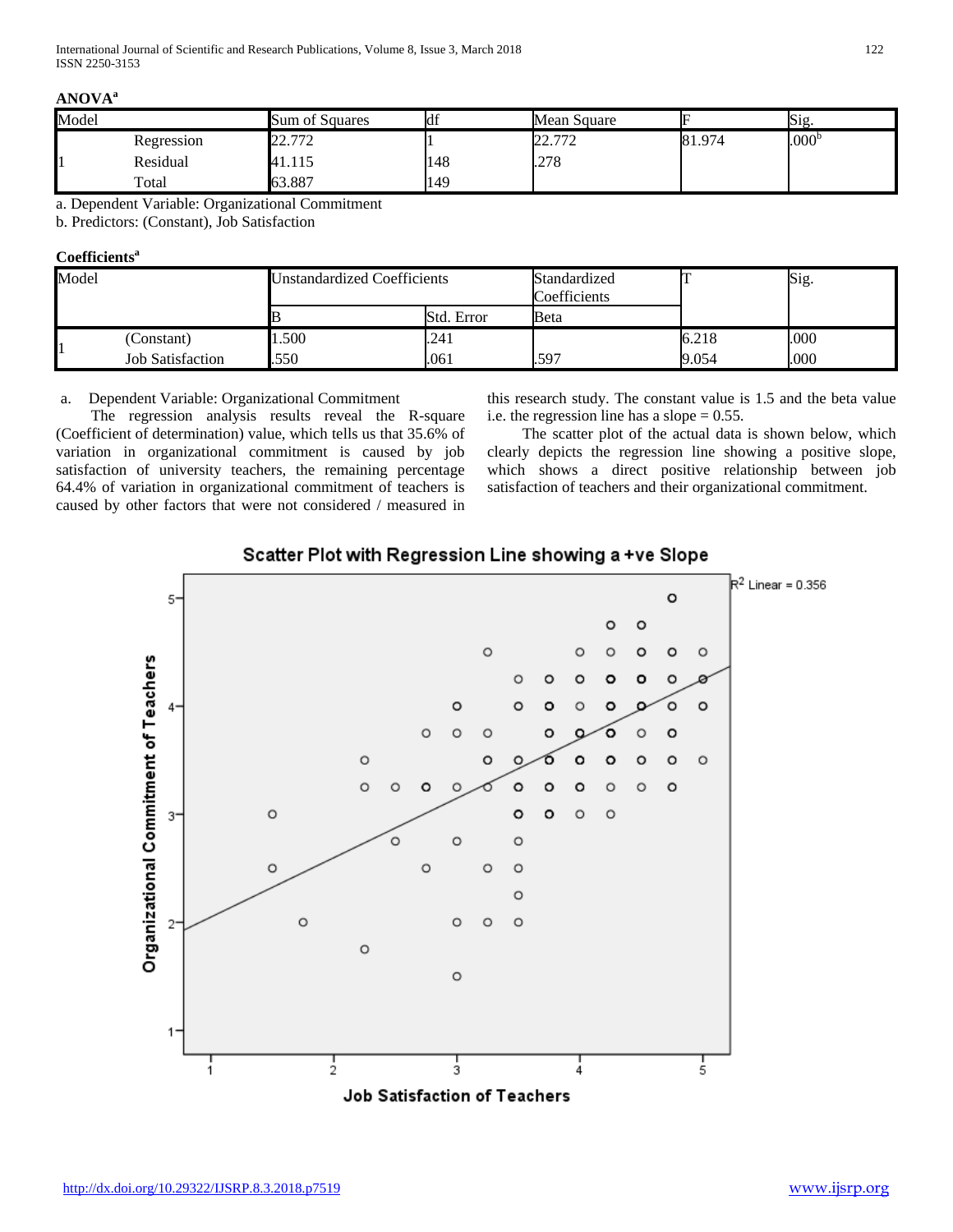International Journal of Scientific and Research Publications, Volume 8, Issue 3, March 2018 123 ISSN 2250-3153

 The regression analysis shows that there exists a significant positive relationship between job satisfaction of teachers and their organizational commitment.

 The regression equation which is evident from the above results is stated as follows:

 $Y = 1.5 + 0.55$  X

Where Y is the dependent variable (Organizational Commitment of Teachers),

 And X is the independent variable (Job Satisfaction of Teachers)

Based on this equation, we can say that if the "Job Satisfaction of Teachers (Independent Variable)" increases by "1 unit", then the "Organizational Commitment of Teachers (Dependent Variable)" will increase by "0.55".

## **V.** CONCLUSION

As the significance value i.e. p-value is  $0.001 < 0.05$ , therefore we reject our null hypothesis and accept our alternate hypothesis. The hypothesis summary is given below:

| <b>Summary of Hypothesis Results</b> |     |                |            |  |  |
|--------------------------------------|-----|----------------|------------|--|--|
| H1: There exists a significant       |     | H1: Hypothesis | supported: |  |  |
| positive relationship between        | Yes |                |            |  |  |
| the job satisfaction of private      |     |                |            |  |  |
| university teachers, and their       |     |                |            |  |  |
| organizational commitment.           |     |                |            |  |  |

 The findings of the study reveal that there exists a significant positive relationship between job satisfaction and organizational commitment of private-sector university teachers, and the job satisfaction was found to be having a moderate level of correlation with the organizational commitment of teachers working at different universities operating in Punjab province of Pakistan.

# **VI.** LIMITATIONS OF THE STUDY

- This research study was carried out in a very short span of time.
- The study was carried out with a very limited budget and resources.
- Convenience sampling design was used in this study due to shortage of time and resources.
- This study only focused on the universities operating in the province of Punjab, Pakistan.

#### VII. RECOMMENDATIONS FOR UNIVERSITY ADMINISTRATORS

Since the job satisfaction of teachers is positively linked to their organizational commitment, therefore the administrators of universities should ensure that the teachers working at their universities remain highly satisfied with their jobs, so that the teachers remain committed to their institutions, and the occurrence of developing lowly committed teachers could be prevented.

The administrators should ensure the proactive formulation and implementation of strategies to address the needs of teachers having lower level of job satisfaction.

#### VIII. RECOMMENDATIONS FOR FURTHER RESEARCH

- This study used convenience sampling technique which is a non-probability sampling technique, due to the shortage of time and resources, further research can be carried out by using probabilistic sampling technique for generating more generalizable results.
- The sample was taken from 2 private-sector universities operating in Punjab, Pakistan, due to shortage of time and resources, further research can be carried out on more number of universities with a larger sample size for more generalizable results.

#### **REFERENCES**

- [1] Agyemang, C. B., & Ofei, S. B. (2013). Employee Work Engagement and Organizational Commitment: A Comparative Study of Private and Public Sector Organizations in Ghana. *European Journal of Business and Innovation Research, 1*(4), 20-33.
- [2] Arif, B., & Farooqi, Y. A. (2014). Impact of Work Life Balance on Job Satisfaction and Organizational Commitment Among University Teachers: A Case Study of University of Gujrat, Pakistan. *International Journal of Multidisciplinary Sciences and Engineering, 5*(9), 24-29.
- [3] Aydin, A., Sarier, Y., & Uysal, S. (2013). The Effect of School Principals' Leadership Styles on Teachers' Organizational Commitment and Job Satisfaction. *Educational Sciences: Theory and Practice, 13*(2), 806-811.
- [4] Chamundeswari, S. (2013). Job Satisfaction and Performance of School Teachers. *International Journal of Academic Research in Business and Social Sciences, 3*(5), 420-428.
- [5] Chughati, F. D., & Perveen, U. (2013). A Study of Teachers Workload and Job Satisfaction in Public and Private Schools at Secondary Level in Lahore CITY Pakistan. *Asian Journal of Social Sciences & Humanities, 2*(1), 202- 214.
- [6] Currivan, D. B. (1999). The Causal Order of Job Satisfaction and Organizational Commitment in Models of Employee Turnover. *Human Resource Management Review, 9*(4), 495-524.
- [7] Fu, W., & Deshpande, S. P. (2014). The Impact of Caring Climate, Job Satisfaction, and Organizational Commitment on Job Performance of Employees in a China's Insurance Company. *Journal of Business Ethics, 124*(2), 339-349.
- [8] Hijazi, S., Kasim, A. L., & Daud, Y. (2016). Leadership Styles and Their Relationship with the Private University Employees' Job Satisfaction in United Arab Emirates. *Journal of Public Administration and Governance, 6*(4), 110-124.
- [9] Ismail, A., & Razak, M. R. (2016). Effect of Job Satisfaction on Organizational Commitment. *Management&Marketing, 14*(1), 25-40.
- [10] Khan, A., Rehman, H., & Rehman, S. U. (2013). An Empirical Analysis of Correlation Between Technostress and Job Satisfaction: A Case of KPK, Pakistan. *Pakistan Journal of Library and Information Science, 14*, 9-15.
- [11] Khan, I., Khan, F., Khan, H., Nawaz, A., & Yar, N. B. (2013). Determining the Demographic impacts on the Organizational Commitment of Academicians in the HEIs of DCs like Pakistan. *European Journal of Sustainable Development, 2*(4), 117-130.
- [12] Kumar, R., Ahmed, J., Shaikh, B. T., Hafeez, R., & Hafeez, A. (2013). Job Satisfaction among Public Health Professionals Working in Public Sector: A Cross Sectional Study from Pakistan. *Human Resources for Health, 11*(1), 2.
- [13] Li, M., Wang, Z., Gao, J., & You, X. (2017). Proactive Personality and Job Satisfaction: the Mediating Effects of Self-Efficacy and Work Engagement in Teachers. *Current Psychology, 36*(1), 48-55.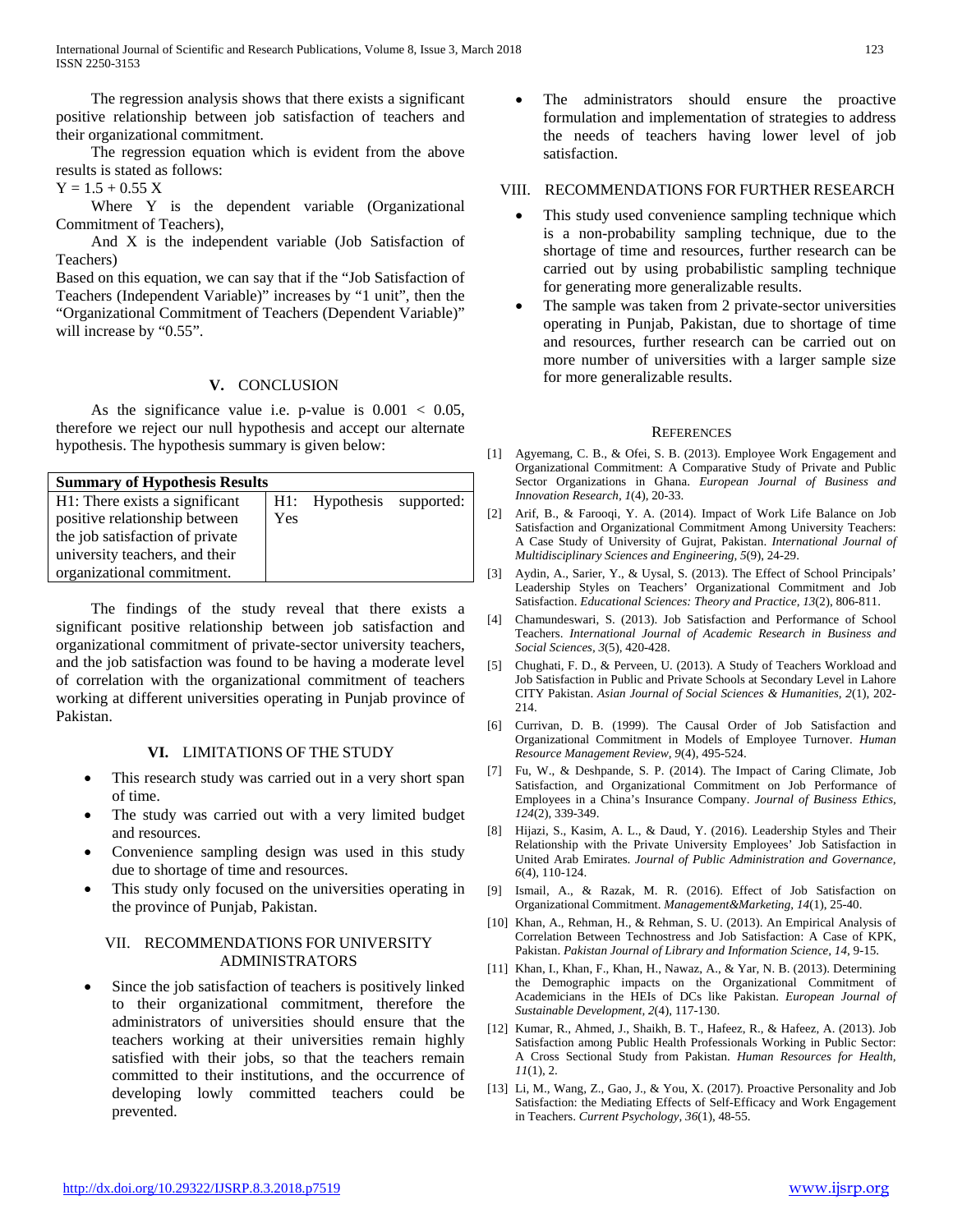- [14] Malik, M. E., Nawab, S., Naeem, B., & Danish, R. Q. (2010). Job Satisfaction and Organizational Commitment of University Teachers in Public Sector of Pakistan. *International Journal of Business and Management, 5*(6), 17-26.
- [15] Malik, W. U., Javed, M., & Hassan, S. T. (2017). Influence of Transformational Leadership Components on Job Satisfaction and Organizational Commitment. *Pakistan Journal of Commerce and Social Sciences, 11*(1), 146-165.
- [16] Mangaleswarasharma, R. (2017). Teacher Motivation and Job Satisfaction: A Study on Teachers in Three Districts in Northern Sri Lanka. *People: International Journal of Social Sciences*, 314-323.
- [17] Mohammed, F., & Eleswed, M. (2013). Job Satisfaction and Organizational Commitment: A Correlational Study in Bahrain. *International Journal of Business, Humanities and Technology, 3*(5), 43-53.
- [18] Ramdhani, A., Ramdhani, M. A., & Ainisyifa, H. (2017). Model Conceptual Framework of Corporate Culture Influenced on Employees Commitment to Organization. *International Business Management, 11*(3), 826-830.
- [19] Rehman, K., Rehman, Z. U., Saif, N., Khan, A. S., Nawaz, A., & Rehman, S. U. (2013). Impacts of Job Satisfaction on Organizational Commitment: A Theoretical Model for Academicians in HEI of Developing Countries like Pakistan. *International Journal of Academic Research in Accounting, Finance and Management Sciences, 3*(1), 80-89.
- [20] Robbins, S. P., & Coulter, M. (2012). *Management.* Boston: Prentice Hall.
- [21] Robbins, S., Judge, T., & Sanghi, S. (2013). *Organizational Behavior* (15th ed.). Boston: Pearson Education.
- [22] Rusu, R. (2013). Organizational Commitment and Job Satisfaction. *Scientific Bulletin-Nicolae Balcescu Land Forces Academy, 1*(18), 52-55.
- [23] Saeed, R., Lodhi, R. N., Iqbal, A., Nayyab, H. H., Mussawar, S., & Yaseen, S. (2013). Factors Influencing Job Satisfaction of Employees in Telecom

Sector of Pakistan. *Middle-East Journal of Scientific Research, 16*(11), 1476-1482.

- [24] Sahito, Z., & Vaisanen, P. (2017). Factors Affecting Job Satisfaction of Teacher Educators: Empirical Evidence from the Universities of Sindh Province of Pakistan. *Journal of Teacher Education and Educators, 6*(1), 5- 30.
- [25] *Sample Size Calculator by Raosoft, Inc.*. (2018). *Raosoft.com*. Retrieved 16 February 2018, from http://www.raosoft.com/samplesize.html
- [26] Yildiz, Y., & Celik, B. (2017). Commitment to the Teaching Profession. *International Journal of Social Sciences & Educational Studies, 4*(2), 93- 97.
- [27] YU, B. (2018). The Influence Study of Transformational Leadership in University on Teacher's Organizational Commitment: The Construction and Verification of a Theoretical Model. Cscanada.net. Retrieved 16<br>February 1018 February 2018, from http://www.cscanada.net/index.php/css/article/view/3567

#### **AUTHORS**

**First Author** – Muhammad Hammad Ali, M.Phil. Management Sciences (Scholar), Lahore Leads University, Department of Business Administration. [hammadq89@gmail.com](mailto:hammadq89@gmail.com)

**Correspondence Author** – Muhammad Hammad Ali, [hammadq89@gmail.com](mailto:hammadq89@gmail.com) , [hammadq89@yahoo.com](mailto:hammadq89@yahoo.com) , 0092- 3334111507

# *QUESTIONNAIRE FOR TEACHERS*

# Respected Teacher !

My name is, Muhammad Hammad Ali, I am a student of Lahore Leads University, pursuing M.Phil. in (Management Sciences). I am carrying out research on "The effect of job satisfaction on organizational commitment of teachers". I kindly request you to provide me with information. It will be treated as confidential and used for academic purposes only. Thank you.

## **Section: A (Demographics / Background Information)**

| Gender:        | Male<br>Female L                                                                        |
|----------------|-----------------------------------------------------------------------------------------|
| Age Group:     | $36 - 45$<br>$25 - 35$<br>Below 25<br>$46 - 55$<br>Above 55                             |
| Qualification: | MS/M.Phil<br><b>Bachelors</b><br><b>Masters</b><br>Ph.D                                 |
| Experience     | $\vert$ 2-3 years $\vert$<br>Above $3 \text{ years}$<br>$1-2$ years<br>Less than a year |

# **Section: B (Job Satisfaction)**

|          |                                                                                                                                       | <b>Responses</b>           |             |     |          |                       |  |
|----------|---------------------------------------------------------------------------------------------------------------------------------------|----------------------------|-------------|-----|----------|-----------------------|--|
| Sr.<br># | <b>Statements</b><br><b>Instructions:</b> Please indicate your response (by<br>ticking $\sqrt{}$ ) in the relevant boxes. Thank you ! | <b>bisagree</b><br>trongly | Disagr<br>œ | Z   | ٩È<br>ஜி | ত্ত<br><u>ଜ୍</u><br>ஃ |  |
|          |                                                                                                                                       | (SD)                       | (D)         | (N) | (A)      | (SA)                  |  |
|          | I find enjoyment in my job.                                                                                                           |                            |             |     | 4        |                       |  |
| 2.       | Most days I am enthusiastic about my job.                                                                                             |                            |             |     |          |                       |  |